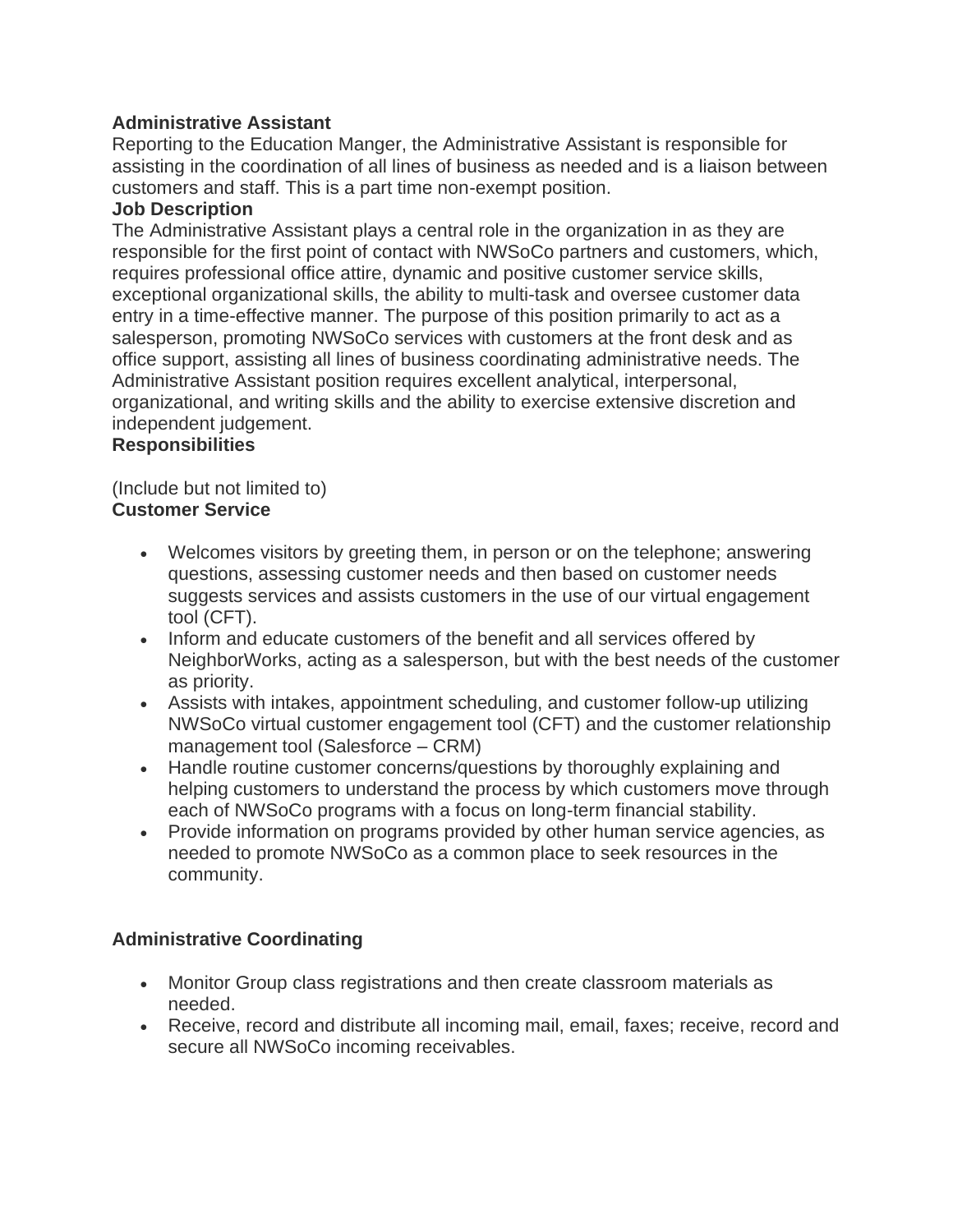#### **Other**

- Seek out and complete applicable training when required for performance.
- May perform additional duties of similar or related nature as assigned.
- Some travel for training may be required

### **Qualifications:**

- A high-school diploma and 1 year of similar work experience required.
- Office computer skills: MS Outlook, MS Word, Excel, (includes creating, editing, and maintaining various applications as well as creation and maintenance of spreadsheets in Microsoft Excel)
- Excellent verbal communication skills
- Excellent organizational and filing skills
- The ability to identify areas of opportunity of inefficiency and using problem solving skills and communication actionably improve NWSoCo's effectiveness.
- Positive, professional demeanor and the ability to work well with staff and promote a positive image of NWSoCo throughout the community.

## **General Terms Applicable to This Position**

**Employed at Will.** This job position is at-will, meaning that either the employee or the Company may terminate the employment relationship at any time, with or without cause or prior notice.

**Not a Contract.** This job description is not a contract of employment and is subject to change by the Company at any time without prior notice to employee.

**Duties Not Inclusive.** The duties listed above are examples of essential functions of the job position but are not all-inclusive. The Company may require the employee to perform additional duties not listed and may modify the duties listed. Reliable attendance is an essential duty of this position.

**Handbook.** The Employee Handbook contains important guidelines regarding employment with the Company that apply to employee. Employee is responsible for reading and abiding by the Employee Handbook guidelines, which Handbook may be modified from time to time by the Company.

**Reliability.** This position requires that the person be reliable in terms of attendance. This is essential to performing the job satisfactorily.

NeighborWorks Southern Colorado is an Equal Opportunity Employer.

# **General Terms Applicable to This Position**

NeighborWorks Southern Colorado is an equal opportunity employer.

**Employed at Will.** This job position is at-will, meaning that either the employee or the Company may terminate the employment relationship at any time, with or without cause or prior notice.